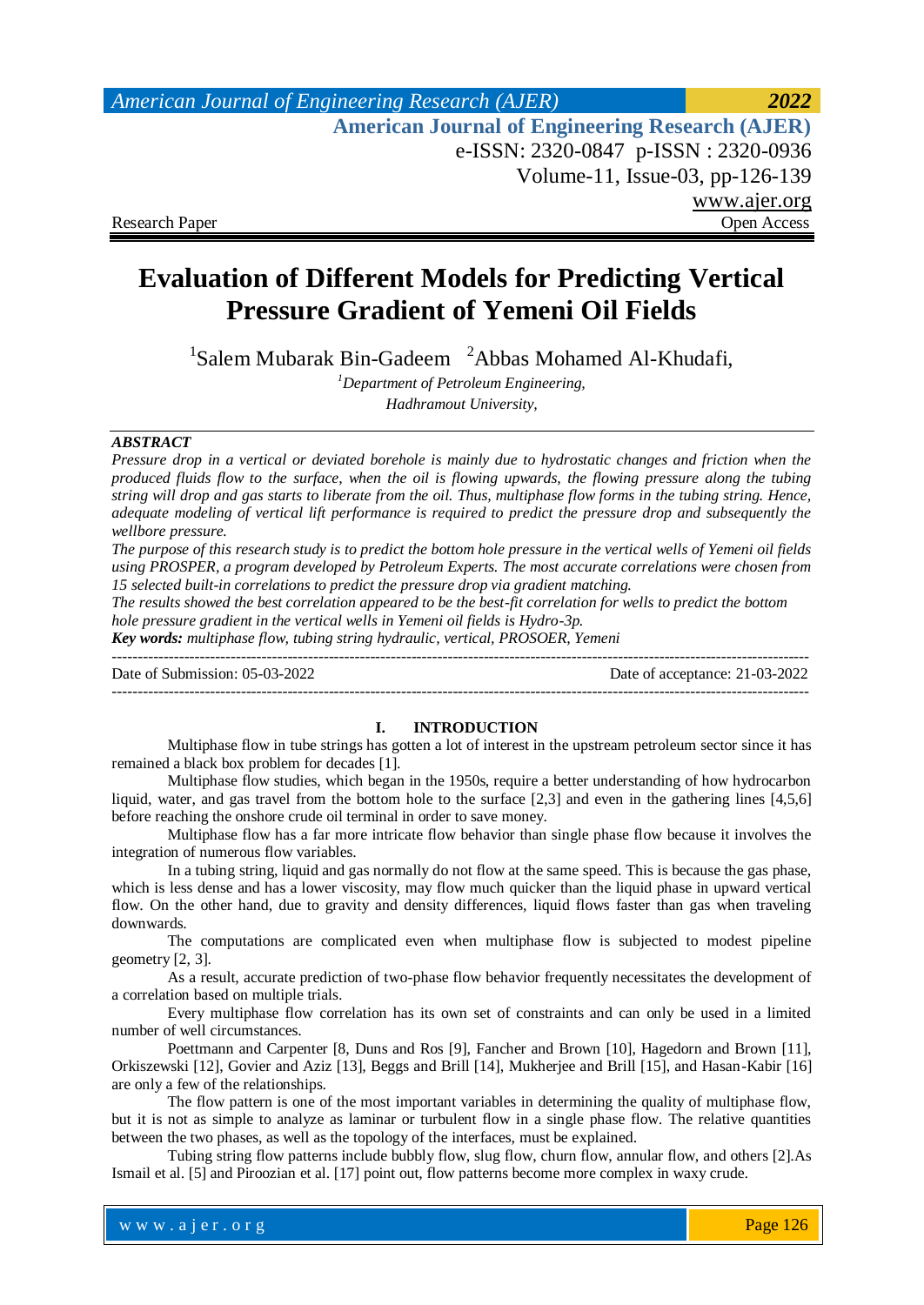Each flow pattern is diverse due to the relative magnitudes of forces operating on fluid, such as surface tension and buoyancy force, which also vary with flow rates, pipe diameter, and phase fluid properties.

As a result, calculations of pressure gradient utilizing any correlation necessitate a large number of flow condition parameters such as fluid density, velocity, viscosity, and so on [2, 13].

Due to the phenomenon of gas/liquid slippage, the calculations for pressure losses in multiphase flow are quite difficult. Today, two basic techniques are utilized to forecast pressure losses in multiphase flow in pipes: empirical and mechanistic.

The empirical technique empirically connects pressure losses with all essential factors without explaining the source of the event, whereas the mechanistic approach uses physics to analyze and explain the phenomenon [18, 19].

A substantial amount of real data and multiphase flow calculations are necessary to build the model of a well production system [20]. As a result, over the years, various empirical multiphase flow correlations for estimating liquid holdup and pressure gradient have been created. Nonetheless, none of these multiphase flow correlations could perform well across the entire spectrum of production settings and characteristics such as tube size, gas liquid ratio, water cut presence, and so on.

In other words, there is no single correlation that can be applied to all types of flow regimes in the well successfully.

As a result, distinct multiphase correlations can be used in different parameter ranges to avoid significant mistakes generated primarily by the fluid's PVT properties [1,2].

Using the basic energy balance equation, the generic equation of pressure gradient that applies to any fluid flowing in a vertical or deviated well was obtained. It was created for two-phase flow under the assumption that their flow regimes and attributes are homogeneous in a fixed volume of pipe [2].

The goal of this research is to forecast bottom hole pressure in vertical wells in Yemeni oil fields.

### **II. RESEARCH METHODOLOGY**

To achieve the objectives of the research using PROSPER software following the below mentioned steps:

**Step.1** Describe the type of the system that we are attempting to model.

Option summary use in order to describe the type of system that you are attempting to model.

**Step.2** Entering Information which can be used to customize reports and plots.

Also, entering free form comments which may be utilized for the purposes of logging what has been done to the file since its creation.

**Step.3** Enter the relevant PVT data and choose the best correlation that matches the laboratory data.

**Step.4** Select a reservoir model for the IPR model that is appropriate for the target reservoir and execute the IPR sensitivity test.

**Step.5** Entering survey and equipment data, such as downhole and surface equipment, geothermal gradient, and average heat capacity .Matching data and calculating the pressure gradient

**Step.6** To make a comparison between the calculated data and the actual data

**Step.7** To assess the accuracy and performance of the correlation developed in the study, statistical and graphical error analyses were utilized to compare the calculated data to the real data.

#### **Statistical Error Analysis**

The accuracy of the estimated value of a given fluid property was compared to the measured value using the following statistical parameters:

### **Average Absolute Error**

The average absolute error, AAE, is defined as the sum of the relative absolute deviation of a calculated value from the corresponding measured value, divided by the number of observations, as given by Eq:

 $(1)$ 

$$
AAE = \frac{1}{n} \sum \left| \frac{X_i - X_m}{X_m} \right| \times 100
$$

Where:

 $X_m$  = measured value

 $X_i$  = calculated value

 $n =$  number of observations

w w w . a j e r . o r g where  $\mathcal{L} = \mathcal{L} \left( \mathcal{L} \right)$  is the set of  $\mathcal{L} \left( \mathcal{L} \right)$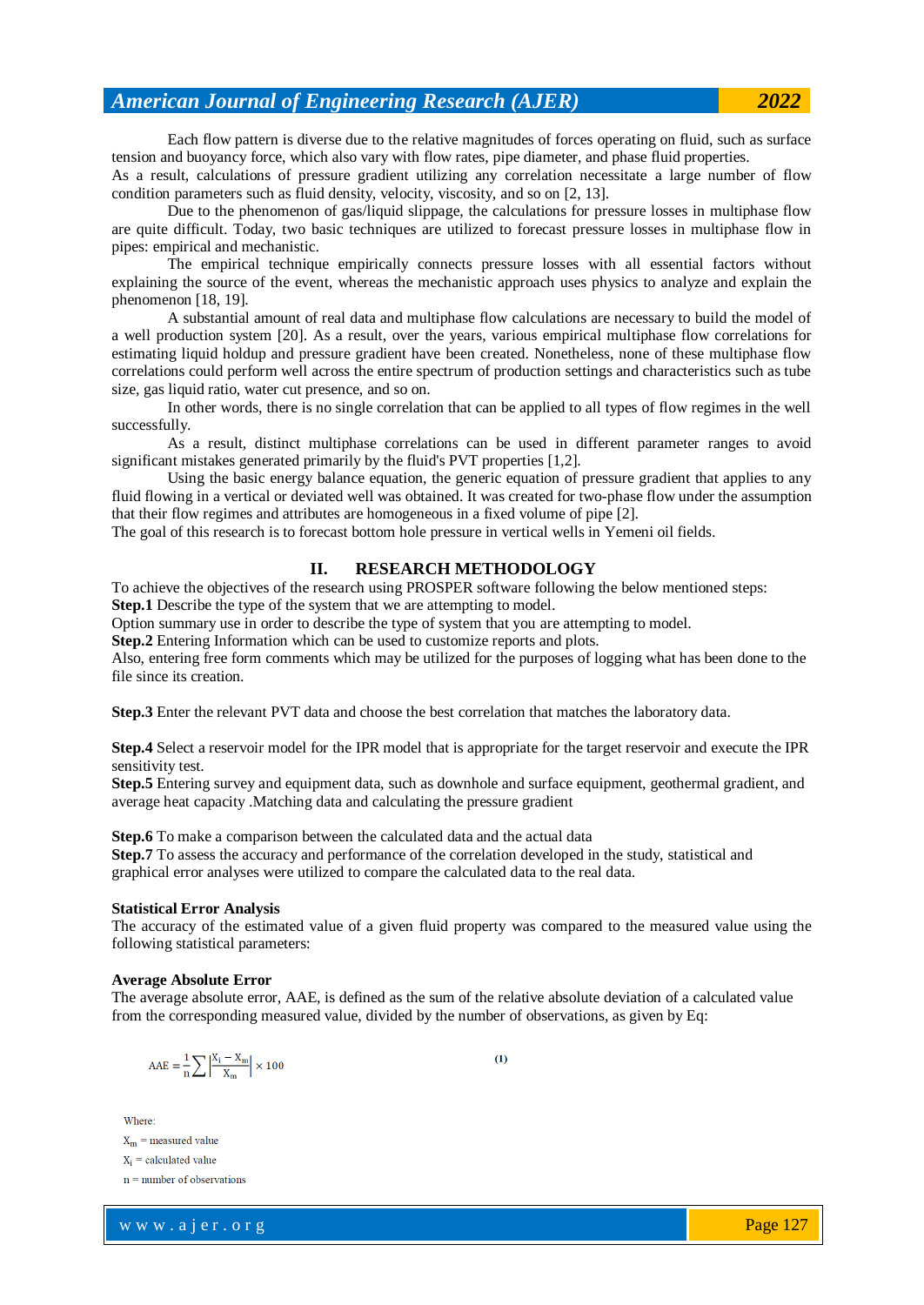### **Average Absolute Percent Relative Error**

It is defined as:

$$
AAPR = \frac{\sum_{i=1}^{i=n} AAR}{n}
$$
 (2)

and indicates the relative absolute deviation, in percent, from the experimental values. A lower value implies a better correlation.

### **Minimum/Maximum Absolute Percent Relative Error**

After calculating the absolute error and the absolute percent relative error for each data point,  $E_i$  .i = 1, 2, ….. n, both the maximum and minimum values were scanned to determine the range of error for each correlation. The lower the value of maximum absolute percent relative error, the higher the accuracy of the correlation.

### **Sum of Square Residuals**

The sum of the square residuals, SSR, is the total absolute squared-error involved in the estimated values.

$$
SSR = \sum (X_m - X_i)^2
$$
 (3)

### **Standard Deviation:**

Standard deviation of the errors, R, is a reflection of the dispersion of errors around the mean and a measure of the quality of the fit. It is expressed as the positive square root of the variance  $R^2$ 

$$
=\sqrt{\frac{\left(\sum_{i=1}^{i=n} (E_i - E_r)\right)}{n_d - 1}}
$$
\n(4)

A lower value of standard deviation means a smaller degree of scatter and a better quality of fit.

### **The Correlation Coefficient:**

The correlation coefficient, r, represents the degree of success in reducing the standard deviation by regression analysis.

$$
r = \sqrt{\left(1 - \frac{\sum_{i=1}^{n_d} (x_{\exp} - x_{\exp})_i^2}{\sum_{i=1}^{n_d} (x_{\exp} - \overline{x})_i^2}\right)}
$$
(5)  
where  

$$
\overline{x} = \frac{\sum_{i=1}^{n_d} (x_{\exp})_i}{n_d}
$$

The correlation coefficient lies between 0 and 1. A value of 1 indicates a perfect correlation whereas a value of 0 implies no correlation at all among the given independent variables. The larger of the value of r, the greater is the reduction in the sum of squares of the errors, and the stronger is the relationship between the independent and the dependent variables.

w w w . a j e r . o r g where  $\mathcal{L} = \mathcal{L} \left( \mathcal{L} \right)$  is the set of  $\mathcal{L} \left( \mathcal{L} \right)$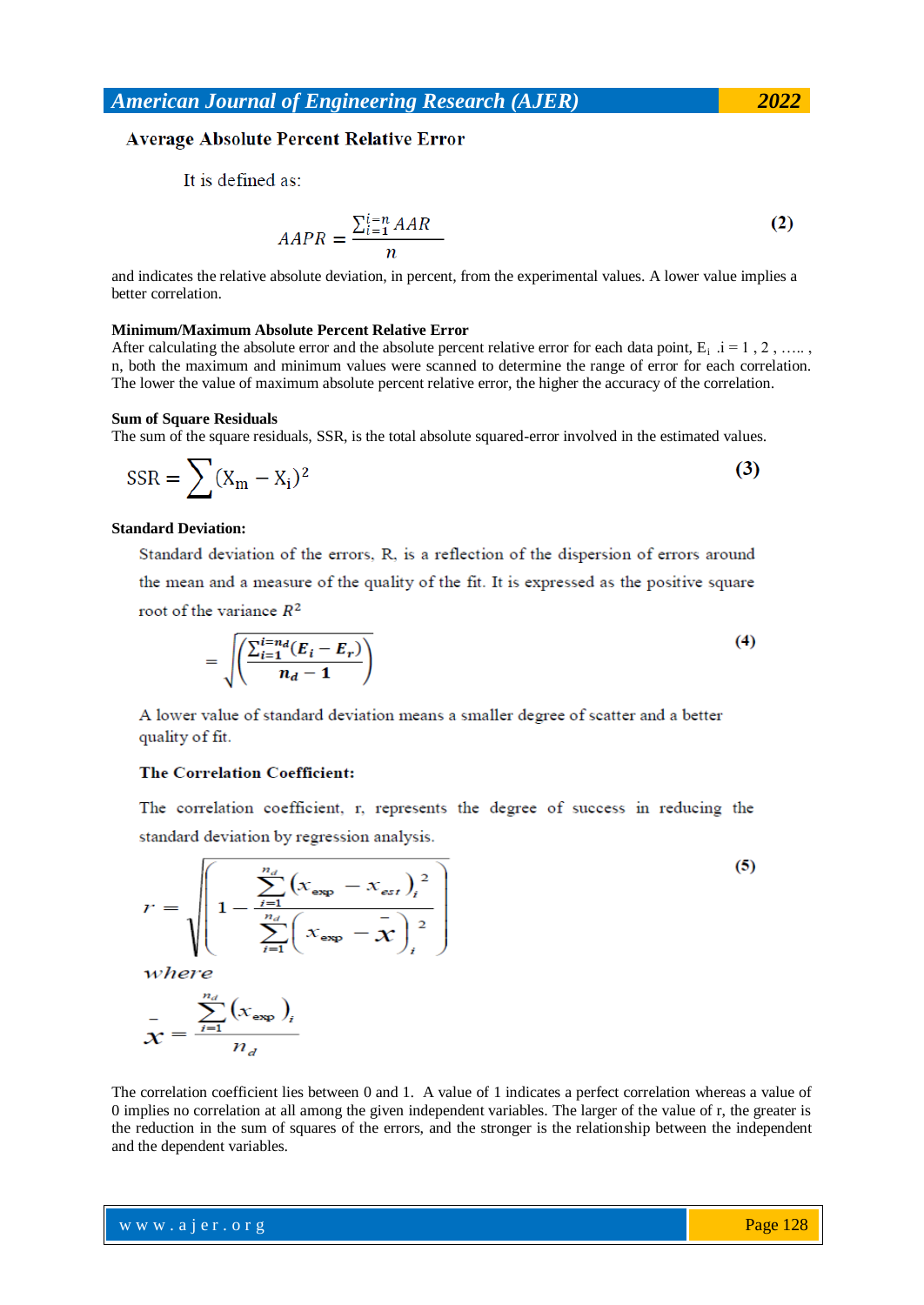### **Graphical Error Analysis:**

Graphical means help in visualizing the accuracy of a correlation. One graphical analysis technique were used and presented below.

#### **Cross plots:**

In this technique, all the estimated values are plotted versus the measured values, and thus a cross plot is formed. A 45-degree straight line is drawn on the cross plot on which estimated values are equal to the experimental values. The closer the plotted data points are to this line, the better the correlation.

### **Data Description:**

### **III. RESULTS AND DISCUSSION**

Data points were collected from Yemeni oil fields which are being used in this study to calculate bottom hole pressure by using prosper program Table (1) shows Cases study data range.

| Table (1): Data Range |                                       |  |  |  |
|-----------------------|---------------------------------------|--|--|--|
| Parameter             | Range                                 |  |  |  |
| Liquid Rate           | 7.025-6264                            |  |  |  |
| Water cut %           | $0-98.4$                              |  |  |  |
| API                   | 28.6-55                               |  |  |  |
| <b>GOR</b>            | $0.8 - 100000$                        |  |  |  |
| Reservoir Pressure    | 1443-4065                             |  |  |  |
| Water Salinity        | 0-210000                              |  |  |  |
| Reservoir Temperature | 135.8-221                             |  |  |  |
| True Vertical Depth   | 646.2-8972                            |  |  |  |
| Completion size       | 2.31-4.95 Tubing with 3.5-9.63 casing |  |  |  |

#### **Construct pressure gradient**

In this part the field data is used to predict pressure gradient Table (2) Results of error analysis for all method to predict pressure gradient by using different correlations by using prosper program:

- -1Duns and Roes Modified
- 2- Hagedorn Brown
- 3- Fancher Brown
- 4- Mukherjee Brill
- 5- Beggs and Brill
- 6- Petroleum Experts1
- 7- Orkiszewski
- 8- Petroleum Experts2
- 9- Duns and Ros Original
- 10- Petroleum Exoerts3
- 11- GRE(modified by PE)
- 12- Petroleum Experts4
- 13- Hydro-3P
- 14- Petroleum Experts5
- 15- OLGAS 2P

### **Duns and Roes Modified**

Duns and Roes Modified method is used to predict pressure gradient by using prosper program:

The calculated bottom hole pressure is plotted versus field data as shows in Figure (1). Figure (1) shows that the cross plot of field data versus calculated are above 45 line.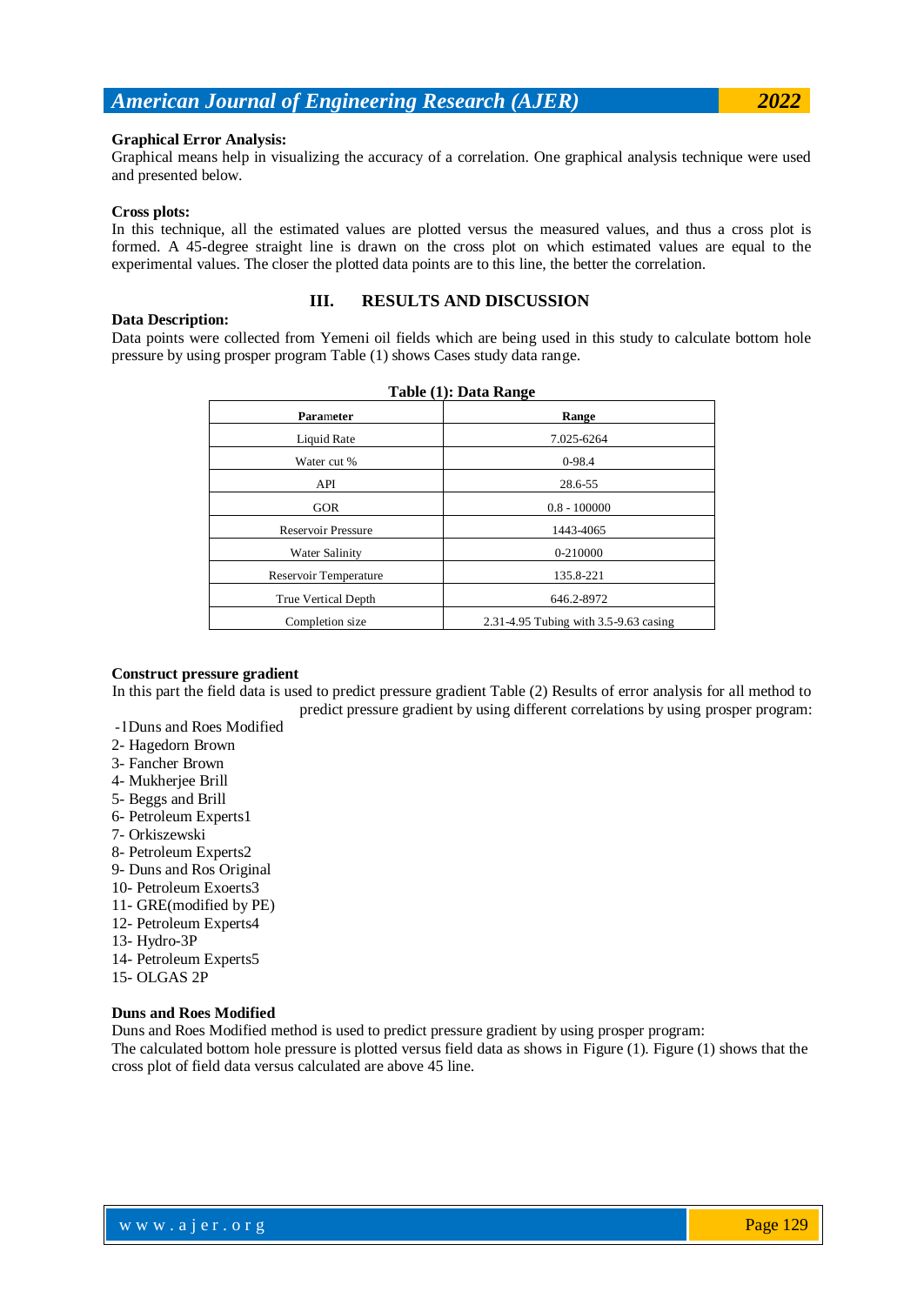

**Figure (1) cross plot of observed vs. predicted BHP for Duns and Roes Modified**

### **Hagedorn Brown**

Hagedorn Brown method is used to predict pressure gradient by using prosper program:

The calculated bottom hole pressure is plotted versus field data as shows in Figure (2). Figure (2) shows that the cross plot of field data versus calculated is above 45 line.





### **Fancher Brown**

Fancher Brown method is used to predict pressure gradient by using prosper program:

The calculated bottom hole pressure is plotted versus field data as shows in Figure (3). Figure (3) shows that the cross plot of field data versus calculated is above 45 line.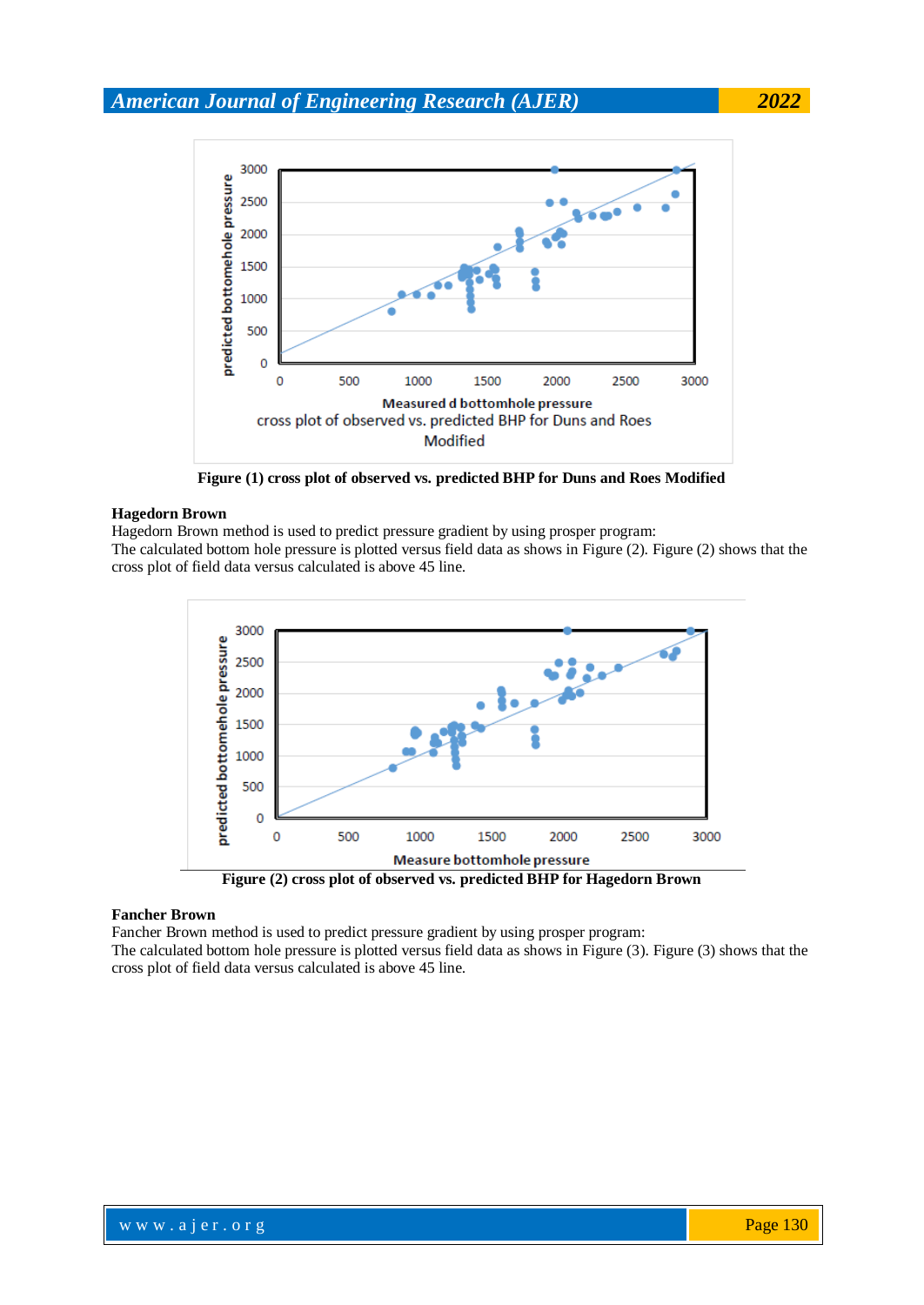

**Figure (3) cross plot of observed vs. predicted BHP for Fancher Brown**

### Mukherjee **Brill**

Mukherjee Brill method is used to predict pressure gradient by using prosper program:

The calculated bottom hole pressure is plotted versus field data as shows in Figure (4). Figure (4) shows that the cross plot of field data versus calculated is above 45 line.



Beggs and Brill method is used to predict pressure gradient by using prosper program:

The calculated bottom hole pressure is plotted versus field data as shows in Figure (5). Figure (5) shows that the cross plot of field data versus calculated is above 45 line.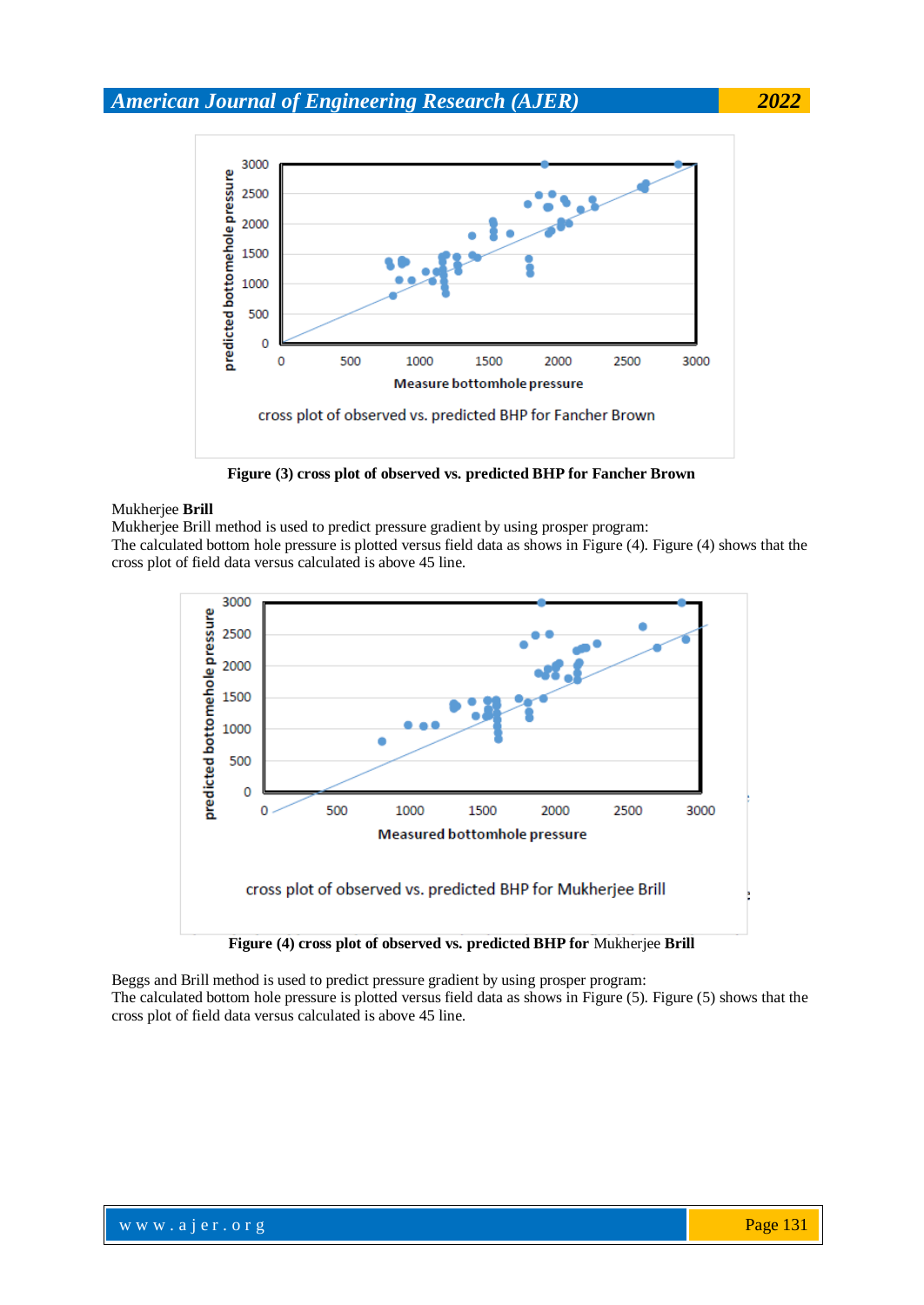

**Figure (5) cross plot of observed vs. predicted BHP for Beggs and Brill**

### **Petroleum Experts1**

Petroleum Experts1 method is used to predict pressure gradient by using prosper program: The calculated bottom hole pressure is plotted versus field data as shows in Figure (6). Figure (6) shows that the cross plot of field data versus calculated is above 45 line.



**Figure (6) cross plot of observed vs. predicted BHP for Petroleum Experts1**

### **Orkiszewski**

Orkiszewski method is used to predict pressure gradient by using prosper program:

The calculated bottom hole pressure is plotted versus field data as shows in Figure (7). Figure (7) shows that the cross plot of field data versus calculated is above 45 line.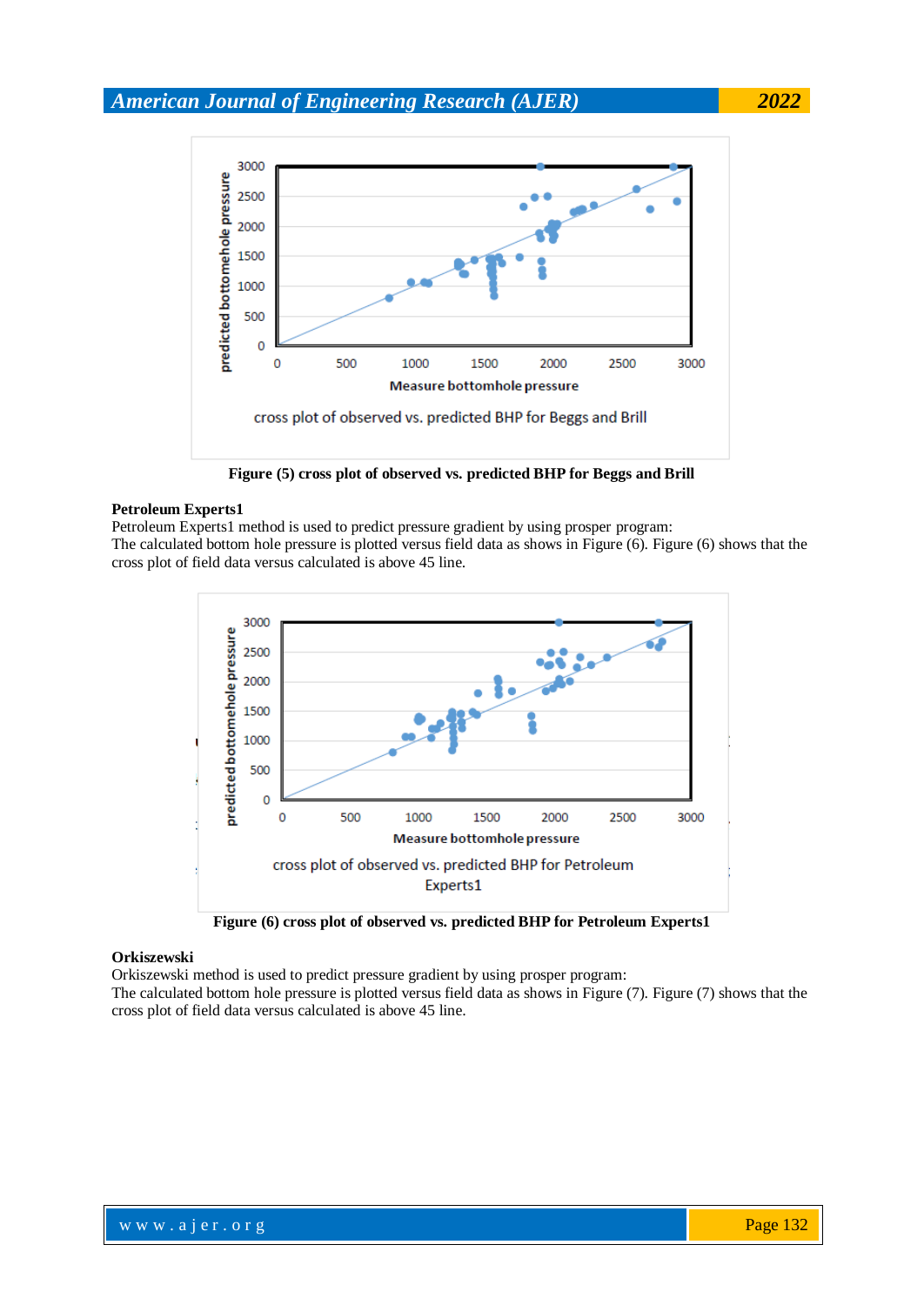

**Figure (7) cross plot of observed vs. predicted BHP for Orkiszewski**

### **Petroleum Experts2**

Petroleum Experts2 method is used to predict pressure gradient by using prosper program: The calculated bottom hole pressure is plotted versus field data as shows in Figure (8). Figure (8) shows that the cross plot of field data versus calculated is above 45 line.



### **Duns and Ros Original**

Duns and Ros Original method is used to predict pressure gradient by using prosper program: The calculated bottom hole pressure is plotted versus field data as shows in Figure (9). Figure (9) shows that the cross plot of field data versus calculated is above 45 line.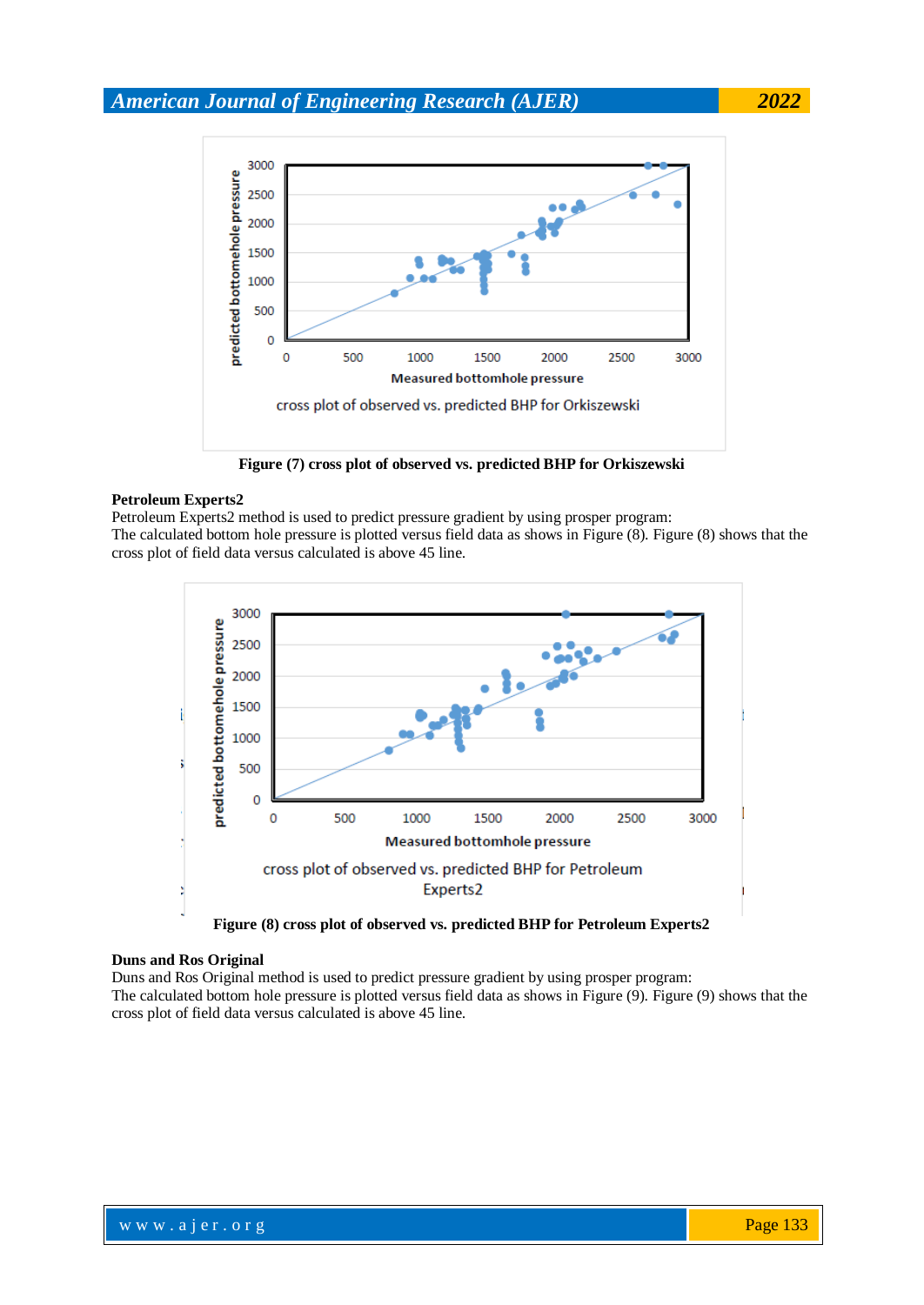

**Figure (9) cross plot of observed vs. predicted BHP for Duns and Ros Original**

### **Petroleum Exoerts3**

Petroleum Experts3 method is used to predict pressure gradient by using prosper program: The calculated bottom hole pressure is plotted versus field data as shows in Figure (10). Figure (10) shows that the cross plot of field data versus calculated is above 45 line.



**Figure (10) cross plot of observed vs. predicted BHP for Petroleum Experts3**

### **GRE (modified by PE)**

GRE (modified by PE) method is used to predict pressure gradient by using prosper program: The calculated bottom hole pressure is plotted versus field data as shows in Figure (11). Figure (11) shows that the cross plot of field data versus calculated is above 45 line.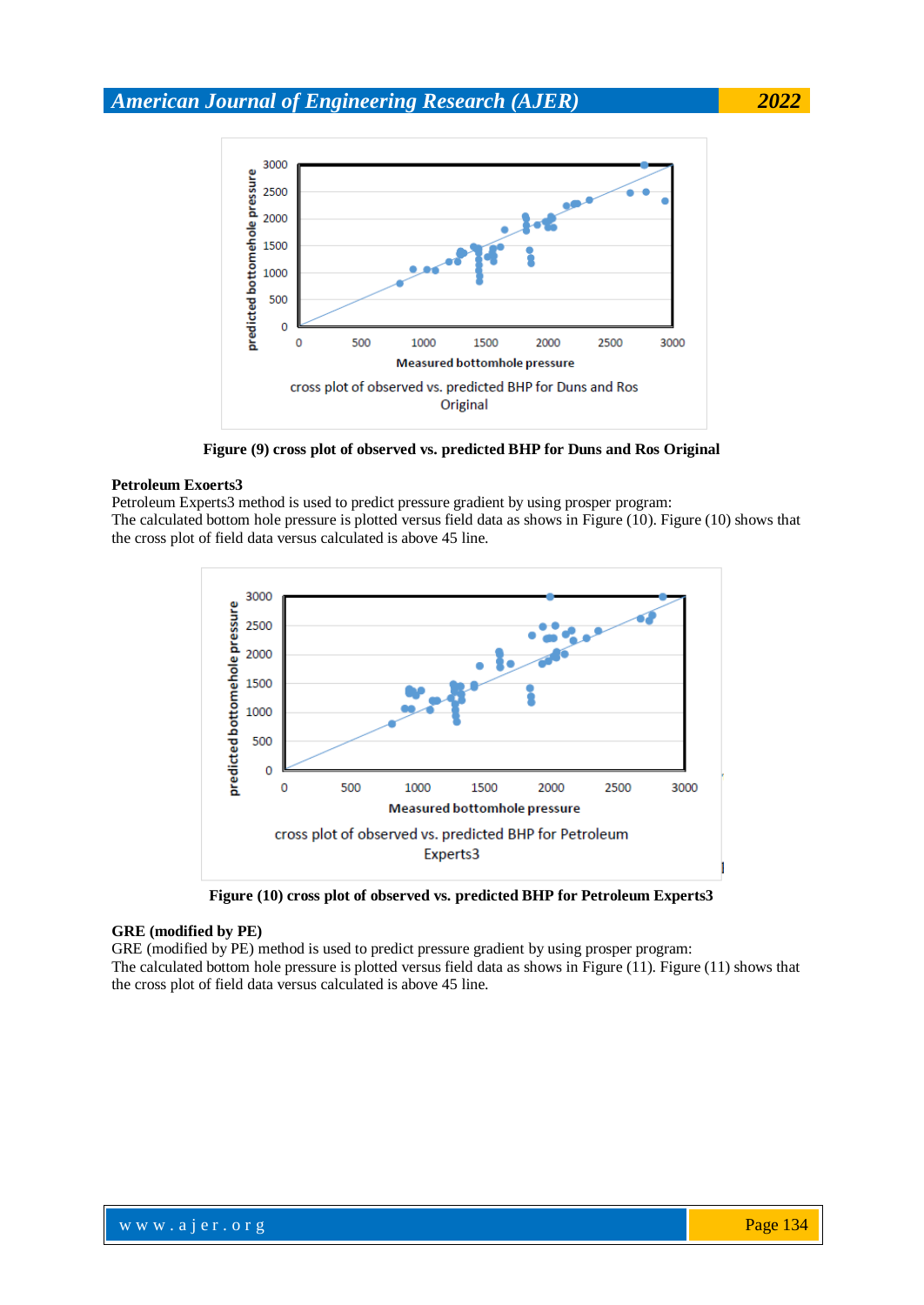

**Figure (11) cross plot of observed vs. predicted BHP for GRE (modified by PE)**

### **Petroleum Experts4**

Petroleum Experts4 method is used to predict pressure gradient by using prosper program: The calculated bottom hole pressure is plotted versus field data as shows in Figure (12). Figure (12) shows that the cross plot of field data versus calculated is above 45 line.



**Figure (12) cross plot of observed vs. predicted BHP for Petroleum Experts4**

### **Hydro-3P**

Hydro-3P method is used to predict pressure gradient by using prosper program:

The calculated bottom hole pressure is plotted versus field data as shows in Figure (13). Figure (13) shows that the cross plot of field data versus calculated is above 45 line.

where  $\mathcal{L} = \mathcal{L} \left( \mathcal{L} \right)$  is the set of  $\mathcal{L} \left( \mathcal{L} \right)$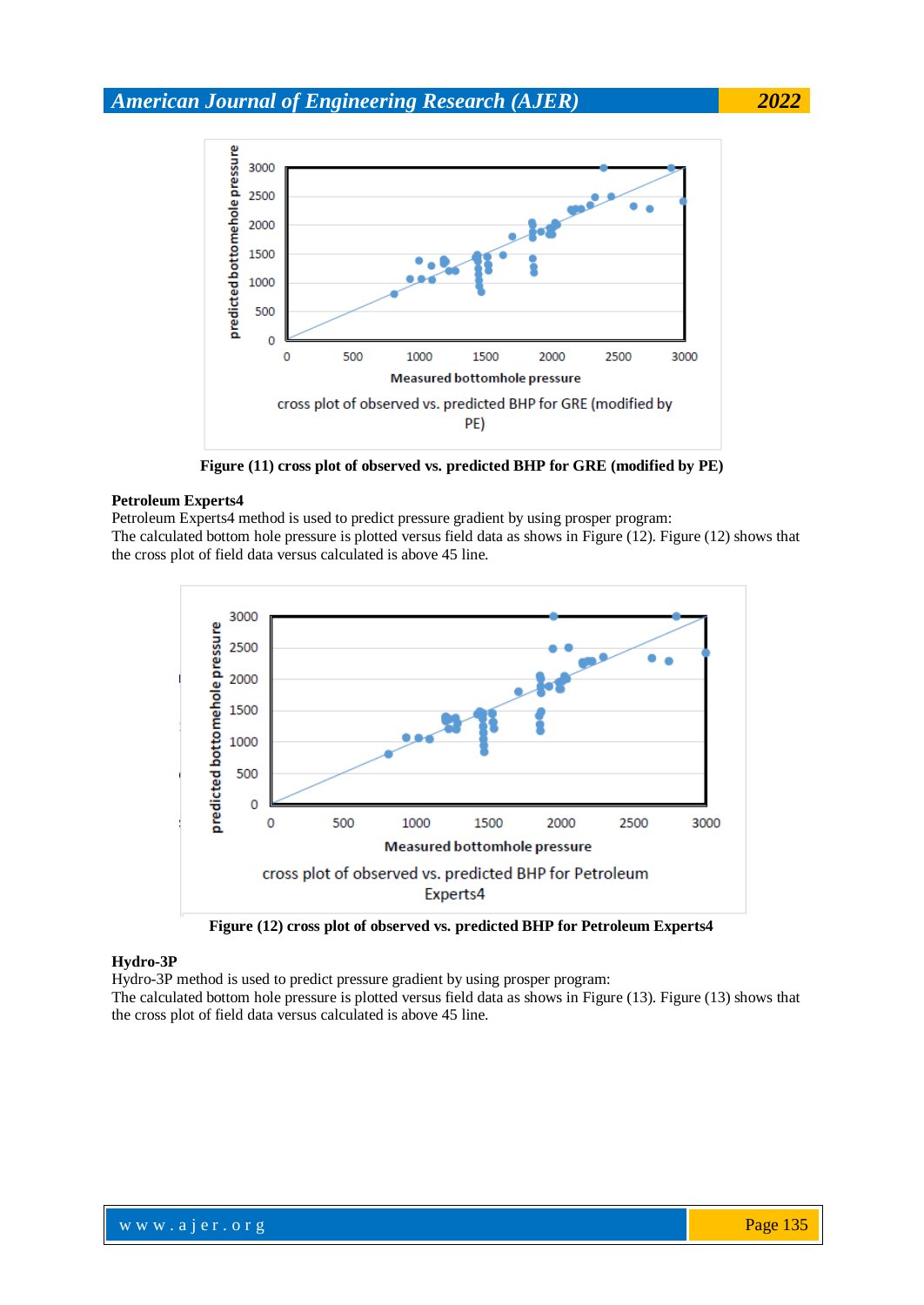

**Figure (13) cross plot of observed vs. predicted BHP for Hydro-3P**

### **Petroleum Experts5**

Petroleum Experts5 method is used to predict pressure gradient by using prosper program: The calculated bottom hole pressure is plotted versus field data as shows in Figure (14). Figure (14) shows that the cross plot of field data versus calculated is above 45 line.



**Figure (14) cross plot of observed vs. predicted BHP for Petroleum Experts5**

### **OLGAS 2P**

OLGAS 2P method is used to predict pressure gradient by using prosper program:

The calculated bottom whole pressure is plotted versus field data as shows in Figure (15). Figure (15) shows that the cross plot of field data versus calculated is above 45 line.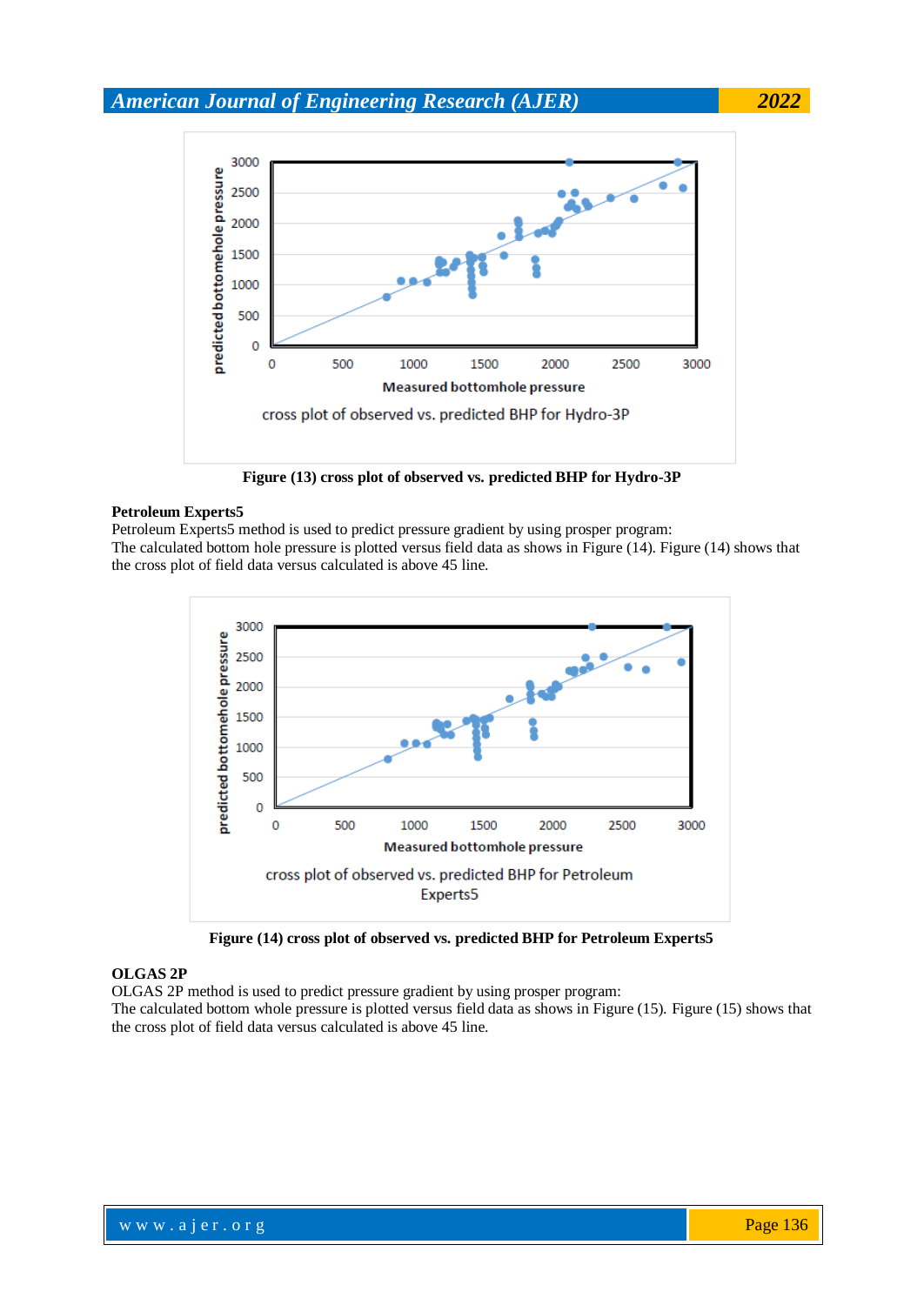

**Figure (15) cross plot of observed vs. predicted BHP for OLGAS 2P**

### **Error Analysis:**

The average absolute percent relative error between the actual bottom hole pressure data and the calculated bottom hole pressure for predict pressure gradient methods that used in this study are shown in Figure (16). It is clear from this Figure that Hydro-3P pressure gradient has the lowest average absolute error percent that is 11.8780 %, while the average absolute error percent for Duns and Ros Modified method is 12.3043%. The other methods have average absolute errors percent ranging from 13 to 31% Table (17) presents the results of error analysis for all method to predict pressure gradient.



**Figure 16) Average Absolute Percent Relative Error**

The correlation factor is a statistical measure of the strength of the relationship between the relative movements of two variables. The values range between -1.0 and 1.0. A calculated number greater than 1.0 or less than -1.0 means that there was an error in the correlation measurement. A correlation of -1.0 shows a perfect [negative correlation,](https://www.investopedia.com/terms/n/negative-correlation.asp) while a correlation of 1.0 shows a perfect [positive correlation.](https://www.investopedia.com/terms/p/positive-correlation.asp) A correlation of 0.0 shows no linear relationship between the movement of the two variables.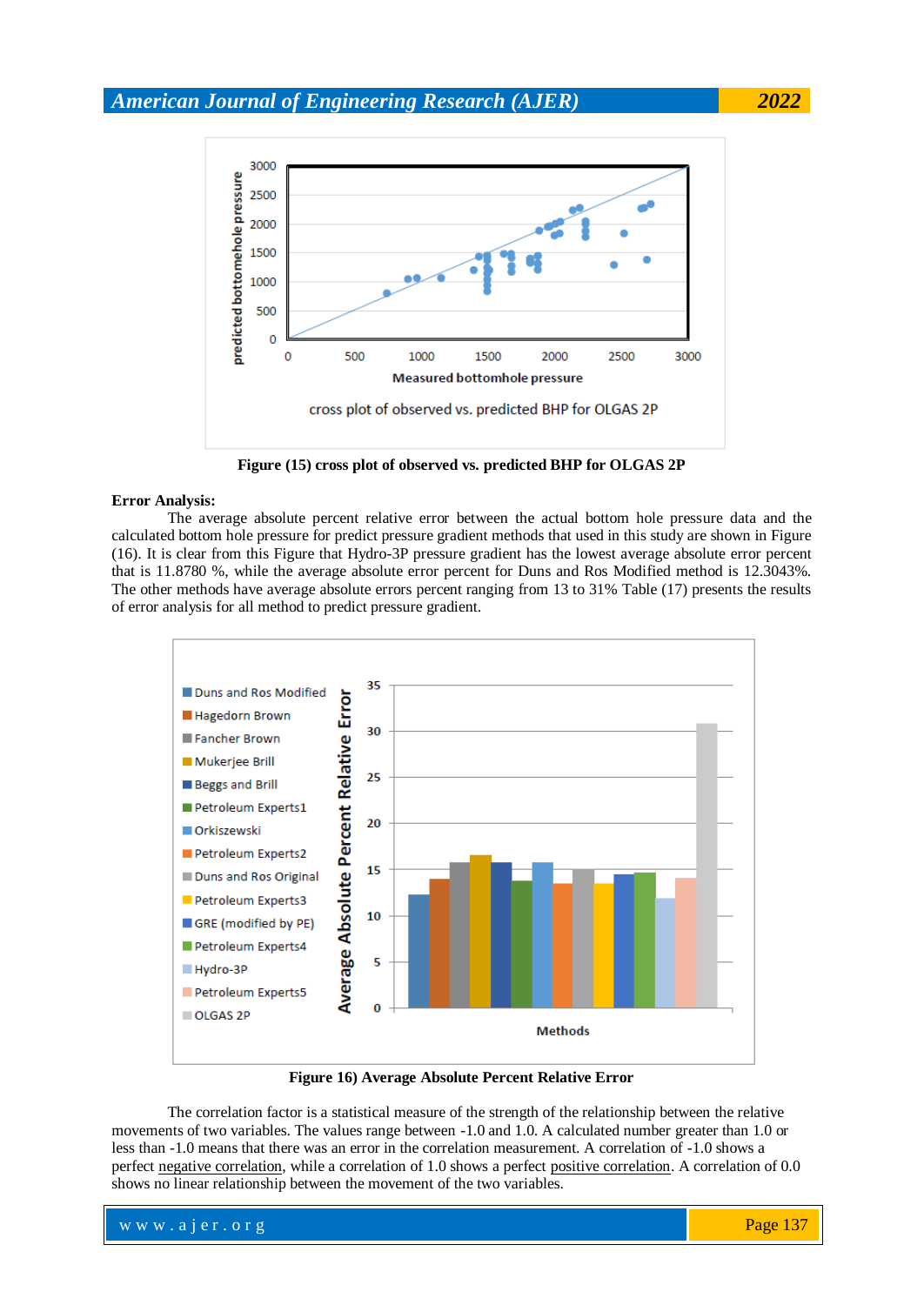

### **Table 2 .Table (17) presents the results of error analysis for all method to predict pressure gradient Results of error analysis for all method to predict pressure gradient**

| Model                        | <b>AAPRE</b> | AAE | <b>Maximum AE</b> | <b>Minimum AE</b> | <b>Correlation Factor</b> |
|------------------------------|--------------|-----|-------------------|-------------------|---------------------------|
| <b>Duns and Ros Modified</b> | 12.30        | 245 | 1007              | 1.67              | 0.910                     |
| <b>Hagedorn Brown</b>        | 13.99        | 245 | 969               | 5.21              | 0.913                     |
| <b>Fancher Brown</b>         | 15.76        | 273 | 1091              | 5.21              | 0.899                     |
| Mukherjee Brill              | 16.49        | 285 | 1091              | $\theta$          | 0.868                     |
| <b>Beggs and Brill</b>       | 15.76        | 282 | 1091              | 0.02              | 0.871                     |
| <b>Petroleum Experts1</b>    | 13.70        | 243 | 966               | 1.99              | 0.910                     |
| <b>Orkiszewski</b>           | 15.73        | 291 | 1224              | 4.7               | 0.911                     |
| <b>Petroleum Experts2</b>    | 13.41        | 237 | 952               | 5.21              | 0.910                     |
| <b>Duns and Ros Original</b> | 14.99        | 282 | 1360              | 0.39              | 0.922                     |
| <b>Petroleum Experts3</b>    | 13.41        | 237 | 952               | 5.21              | 0.910                     |
| <b>GRE</b> (modified by PE)  | 14.42        | 259 | 1242              | 2.2               | 0.916                     |
| <b>Petroleum Experts4</b>    | 14.63        | 268 | 1242              | 0.74              | 0.881                     |
| Hydro-3P                     | 11.88        | 204 | 894               | 5.37              | 0.918                     |
| <b>Petroleum Experts5</b>    | 14.01        | 252 | 1205              | 5.2               | 0.912                     |
| <b>OLGAS 2P</b>              | 30.75        | 609 | 2157              | $\mathbf{0}$      | 0.917                     |